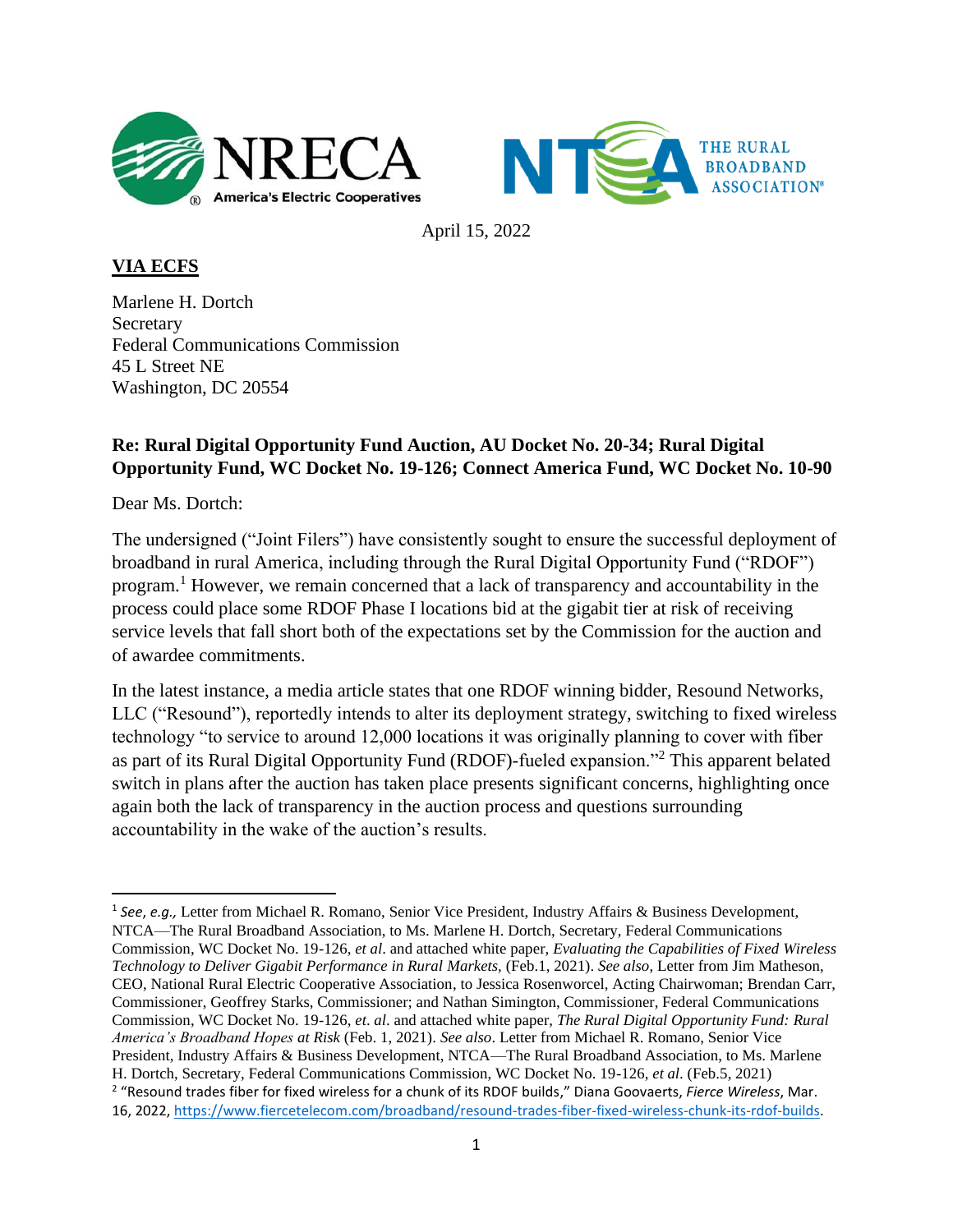Prior to the auction, the Commission specifically indicated<sup>3</sup> that RDOF applicants planning to use fixed wireless technologies to fulfill Gigabit level service commitments would need to "make a case" prior to bidding that they were capable of in fact doing so. While the Joint Filers have no visibility into what Resound submitted in its applications to "make a case" – or if it did so at all – bidding as if it would use one technology and then changing course thereafter would perpetuate and exacerbate long-standing concerns about the transparency and accountability of the RDOF auction process.

Indeed, concerns about the capabilities of certain technologies were well-founded, and the notion that review of such capabilities should take place *before* parties bid was warranted – even as the Joint Filers continue to have concerns about such showings being considered confidentially pursuant to standards that still have never been published, if even defined. Nonetheless, careful scrutiny is warranted now, especially in a case like this where the winning bidder reportedly seeks to switch from a proven technology to one that is subject to a number of practical challenges. Specifically, coverage at the required tier for fixed wireless service cannot be determined "without knowing propagation and line of sight characteristics, both of which vary greatly from area to area and both of which will impact required network antenna heights, maximum link length, and customer transceiver placement. And, even knowing whether fixed wireless transmissions can reach all locations does not indicate whether the network itself can in fact support gigabit transmissions for each of those locations."<sup>4</sup>

As the Commission continues to assess bidders' Long Form applications, the Joint Filers reiterate the need for careful inspection of proposed technologies and deployment plans. This is not to say that the Commission should delay authorizing those applications that present a clear case for service delivery based upon capability to perform and proven technologies. In those cases where substantial questions persist or would-be providers decide to alter their applications in a material way, more careful scrutiny remains essential to ensure the most effective use of universal service resources and serve the interests of consumers in need.

<sup>&</sup>lt;sup>3</sup> Rural Digital Opportunity Fund Phase I Auction Scheduled For October 29, 2020, Notice and Filing Requirements and Other Procedures for Auction 904, AU Docket No. 20-34 et. al., (rel. June 11, 2020), ¶ 106. As the Commission explained, "given distance limitations, spectrum bands attributes, channel bandwidths requirements, backhaul and medium haul requirements, tower siting requirements, capacity constraints, required upstream speeds, required minimum monthly usage allowances, and other issues raised in the record, we expect it will be similarly challenging for a fixed wireless provider to make a case that it can offer a mass market service meeting the Gigabit performance tier public interest obligations in the less dense areas eligible for Auction 904. This is so especially for entities lacking an operational history of offering Gigabit service in rural areas."

<sup>4</sup> Letter from Michael R. Romano, Senior Vice President, Industry Affairs & Business Development, NTCA—The Rural Broadband Association, to Ms. Marlene H. Dortch, Secretary, Federal Communications Commission, WC Docket No. 19-126, *et al*. (June 2, 2020). *See also,* Letter from B. Lynn Follansbee, Vice President—Policy & Advocacy, USTelecom to Ms. Marlene H. Dortch, Secretary, Federal Communications Commission, WC Docket No. 19-195 at 2 (May 14, 2020); Big Bend Telecom LTD; NTS Communications, LLC; Poka Lambro Telecommunications Ltd.; PVT Networks, Inc.; and Valley Telephone Cooperative, Inc., *Petition to Deny and Request for Informal Action*, WC Docket No. 19-126, *et al* (Mar. 26, 2021); Ensuring RDOF Integrity Coalition, Informal Request for Commission Action, WC Docket No. 19-126, *et al*. (Feb. 25, 2021).